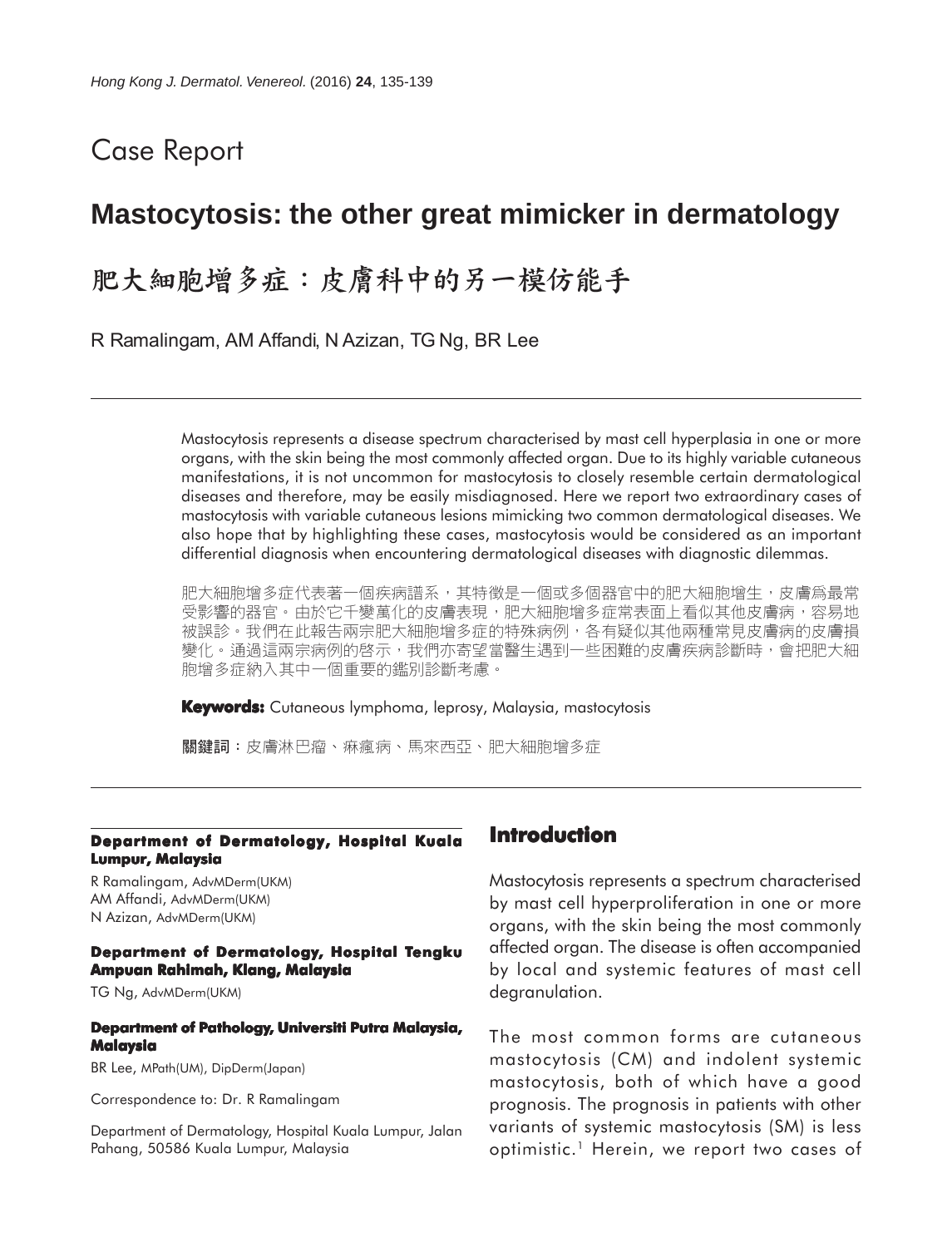mastocytosis with cutaneous lesions mimicking leprosy and cutaneous lymphoma.

# **Case 1**

A 31-year-old male Myanmar factory worker presented with acute upper gastrointestinal haemorrhage. He was noted to have generalised nodules and plaques which had been present for 26 years. These lesions were asymptomatic and he was never treated for his condition. He gave no prior history of gastrointestinal or constitutional symptoms, and denied ever having come into contact with anyone suffering from leprosy.

Physical examination revealed a normotensive and pale individual with multiple tan to yellow plaques with a thickened and coarse surface appearance sparing his palms, soles, scalp and mucosal surfaces (Figure 1a). Nodules were also noted over his ears (Figure 1b). Closer inspection of the individual lesions showed a peau d'orange appearance (Figure 1c). These lesions were not hypoaesthetic.

#### *Clinical features (Figures 1 a-c)*

He also had hepatosplenomegaly with generalised lymphadenopathy. Both ulnar nerves were palpable but non-tender.

At this juncture, several possible diagnoses were considered, lepromatous leprosy being our provisional diagnosis, given the endemicity of the disease in this region. Other differential diagnoses included mycosis fungoides, sarcoidosis and Langerhans cell histiocytosis.

Gastroscopy revealed a bleeding Forrest II gastric ulcer which was promptly arrested. A chest radiograph did not show any infiltrates or hilar lymphadenopathy. Apart from mild normochromic normocytic anaemia (haemoglobin level of 9.9 g/dL), all other blood counts and peripheral blood film were normal. He had elevated alanine aminotransferase (177 IU/L), alkaline

phosphatase (248 IU/L) and serum lactate dehydrogenase (459 U/L) levels. All other biochemical parameters were normal. Slit skin smear was negative. Serum tryptase was not checked as the test was not offered at the hospital.

Skin biopsy from a plaque revealed dense aggregates of mast cells (Figure 2a) with toluidine blue highlighting the intracytoplasmic granules (Figure 2b). CD117 immunohistochemical stain confirmed the presence of mast cells (Figure 2c).



**Figure 1.** (a) Generalised tan to yellow plaques with a thickened, coarse and non-scaly surface. The palms, soles, scalp and mucosal surfaces were spared. These lesions were not hypoaesthetic or anaesthetic. (b) Multiple discrete skin-coloured nodules were seen over his ears, including the helices and earlobes. The nodules were non-tender. (c) Closer appearance of an individual plaque, highlighting the coarse and uneven peau d'orange surface.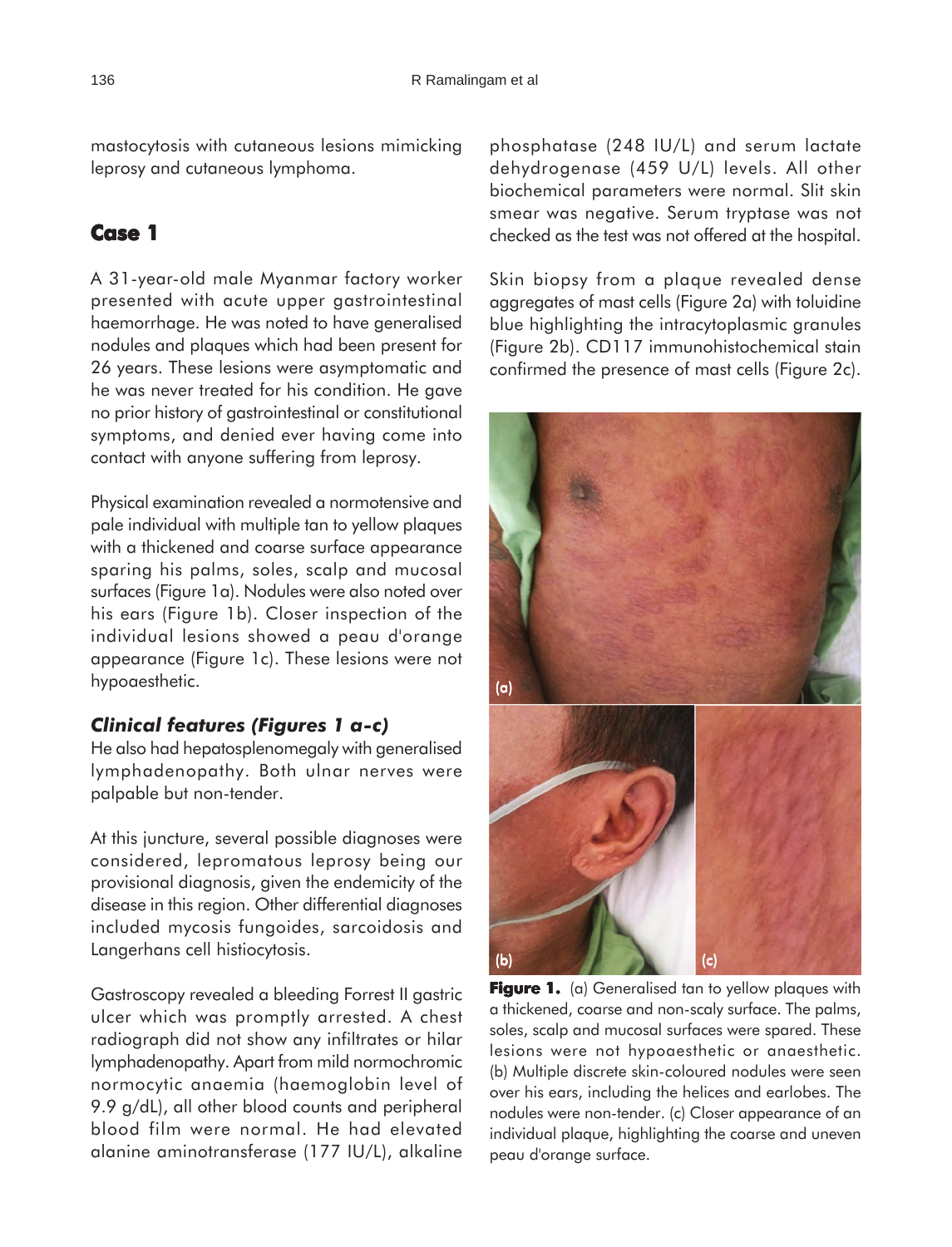### *Histopathology (Figures 2 a-c)*

He was diagnosed with SM in view of the systemic involvement. Further imaging studies as well as a bone marrow examination could not be done as he opted to return to Myanmar for further management. He was prescribed a proton pump inhibitor and a regular long-acting H1 antihistamine upon discharge.

## **Case 2**

A 67-year-old Chinese male presented with progressively enlarging soft tissue swellings over his lower limbs for seven years. The lesions were not painful or pruritic and there were no constitutional symptoms.

Physical examination revealed confluent purpuric and non-scaly patches over his trunk and limbs (Figure 3a-b). There were also multiple hyperpigmented nodules on his lower limbs (Figure 3c). Large, purplish keloidal plaques with a warty surface were present on both calves and feet (Figure 3d). There were no lesions seen on the oral mucosa, scalp, face, palms and soles.

## *Clinical features (Figures 3 a-d)*

There was no lymphadenopathy or hepatosplenomegaly noted. Examination of other systems, including the peripheral nervous system, were unremarkable.

The differential diagnoses at this point in time included vascular tumours like Kaposi's sarcoma, cutaneous lymphomas such as mycosis fungoides and cutaneous B-cell lymphoma, as well as lymphostasis verrucosa cutis.

A chest radiograph showed no infiltrates or hilar lymphadenopathy. Blood counts and peripheral blood film were normal. All other biochemical parameters including serum lactate dehydrogenase level were also normal. Serum tryptase was markedly elevated (144 µg/L).

Skin biopsies from multiple sites showed masses of mast cells in the dermis (Figure 4a) whose intracytoplasmic granules stained with toluidine blue stain (Figure 4b). CD117 was positive (Figure 4c).

### *Histopathology (Figures 4 a-c)*

He was diagnosed with extensive CM. Imaging studies and bone marrow examination showed no organomegaly or mast cell leukaemic transformation, respectively. He was prescribed a potent topical corticosteroid, emollients, oral prednisolone of 0.5 mg/kg/day and twice-daily loratadine.

## **Discussion**

Mastocytosis is a heterogeneous group of disorders characterised by hyperproliferation of mast cells in a variety of organs, most often the skin. The clinical features depend on both the infiltration of mast cells in these organs, as well as the local and systemic effects of mast cell degranulation.

CM can take several forms, including solitary mastocytoma, maculopapular cutaneous mastocytosis (previously called urticaria pigmentosa), diffuse cutaneous mastocytosis, telangiectatic cutaneous mastocytosis (telangiectasia macularis eruptiva perstans), plaque-type mastocytoma, solitary and multiple nodular mastocytoma.2,3 Our second patient uniquely demonstrated the co-existence of various cutaneous subtypes in a single patient. To our knowledge, there have been no similar reports, and we hypothesise that the various morphologies of the disease in our second patient could very well demonstrate the cutaneous progression of an underlying systemic mastocytosis.

Gastrointestinal involvement is the most frequent non-cutaneous feature. Gastric hypersecretion caused by elevated plasma histamine with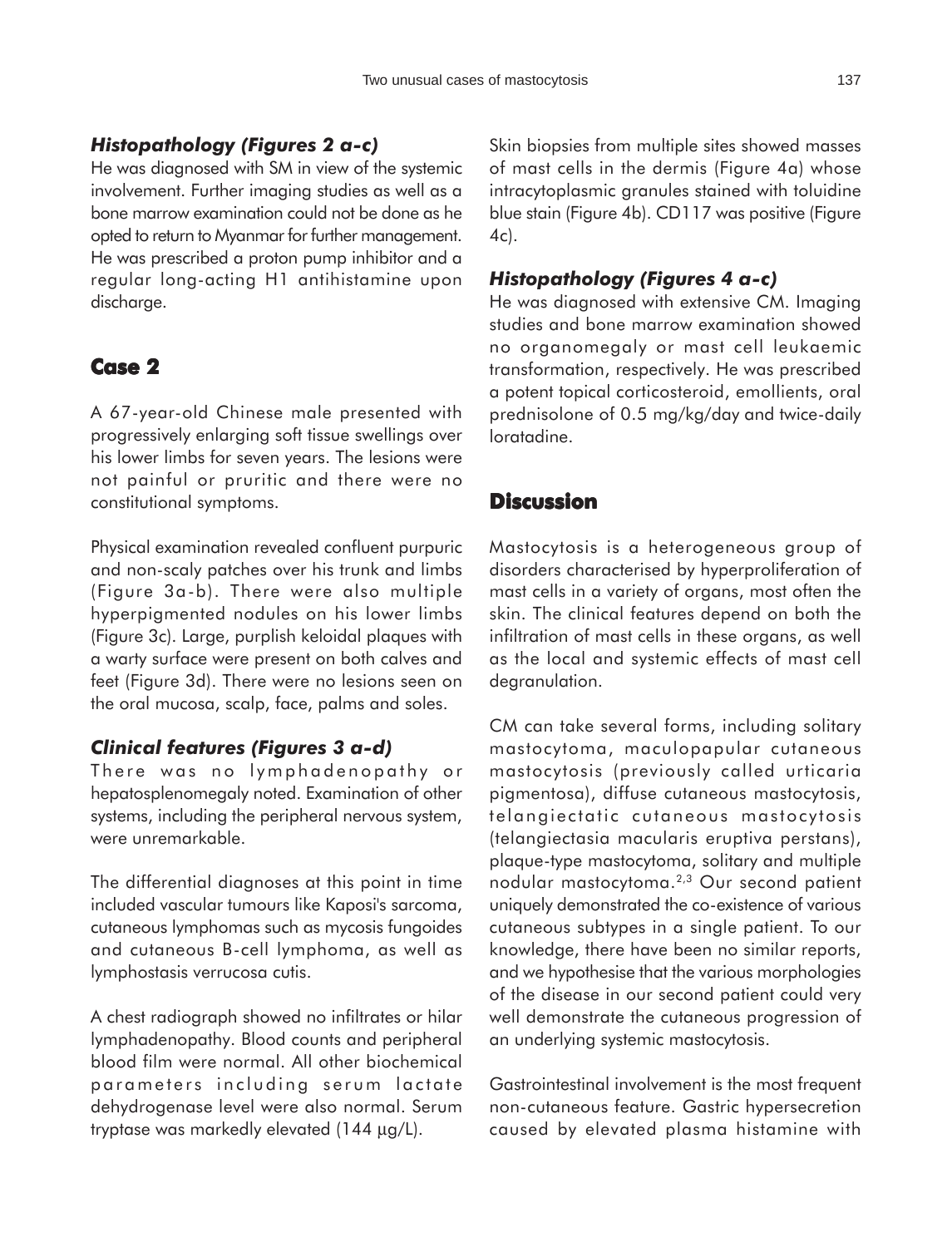

**Figure 2.** (a) A skin biopsy specimen on haematoxylin and eosin stain, showing dense aggregates of mast cells. There were no multinucleated giant cells seen. (b) On toluidine blue staining, the intracytoplasmic granules within the mast cells are highlighted. (c) A CD117 immunohistochemical stain was also performed which confirmed that the aggregates of cells were indeed mast cells.



**Figure 3.** (a) Diffuse and confluent non-scaly, dark-red patches were seen over his anterior trunk and limbs. The anterior abdominal skin creases appeared to be spared. (b) Similar diffuse non-scaly purpuric patches were seen over his posterior trunk, appearing to spare the upper posterior trunk and lower mid-back. The distribution of skin involvement does not appear to be photo-related. (c) Multiple hyperpigmented nodules can be appreciated involving the circumferential surface of both his lower limbs. These nodules were non-tender and appeared to coalesce more distally. (d) Over his distal legs and feet, large purplish keloidal plaques were seen. These plaques had a verrucous surface. There were no lesions seen on his palms, soles, scalp, face and oral mucosa.



**Figure 4.** Skin biopsies from multiple sites, including the patches, nodules and keloidal plaques all demonstrated masses of mast cells on hematoxylin and eosin stain, especially in the dermis. No other abnormalities were seen.